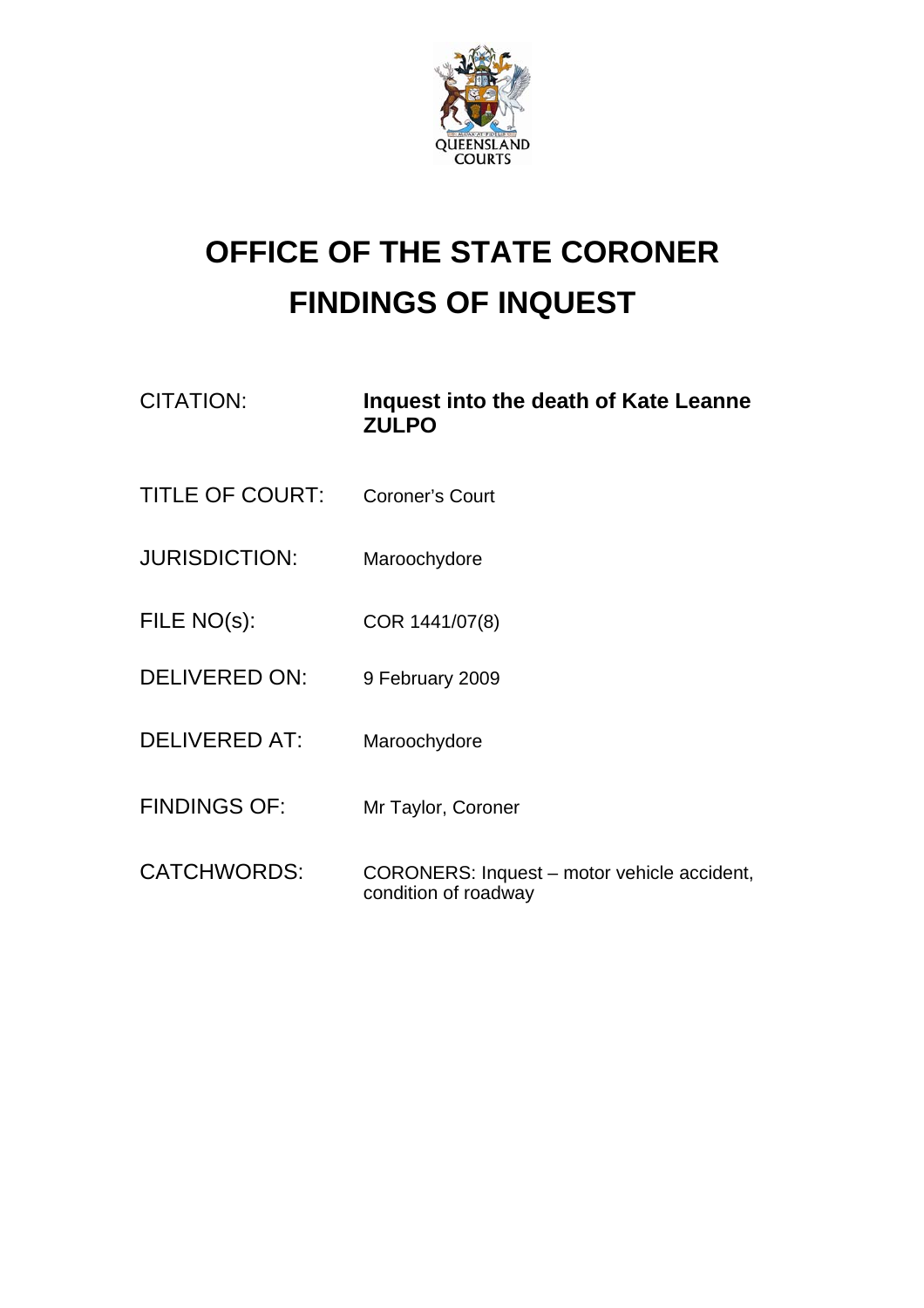I've heard the evidence that has now been given in relation to this inquest, and I have taken into account the documentary exhibits that have been tendered.

My findings in relation to this death must accord, of course, with firstly section 45 of the *Coroner's Act 2003*.

I find on the evidence before me as follows:

- (a) the name of the deceased person to be Kate Leanne Zulpo;
- (b) the deceased person died as a result of her motor vehicle, being a 2004 silver Toyota Corolla hatchback, Queensland registration number 412HYV of which she was the sole occupant and driver coming into collision with a 2006 white Western Star 4864 SER rigid truck towing a 2004 Lusty EM tipper trailer registration number VHT01 and VHT02 being driven by Vincent James Humphreys;
- (c) the deceased person died on the 3rd day of April 2007, having been pronounced life extinct by Dr Robinson at the Nambour General Hospital at 6.50 p.m. on that same date;
- (d) the deceased person died in the Queensland Ambulance Service helicopter en route from the accident scene being approximately 100 metres west of property 482 on the Eumundi-Kenilworth Road, Eerwah Vale to the Nambour General Hospital in the State of Queensland.

The cause of death as certified by Dr P Ellis, pathologist, to be:

- 1. (a) Head, chest and leg injuries;
- 1. (b) Motor vehicle collision (Driver).

By way of background, it should be shortly stated that Sergeant King, a very experienced forensic crash investigator attached to the Forensic Crash Unit, Coolum Police Complex raised valid concerns in relation to the death of the deceased in his report at page 15 and his recommendation thereto is to be found at page 16 of that report (see Exhibit 4).

I will not expand on that. It is suffice to say that the parties have been given a copy of the complete report with which we are here concerned, and are aware of its contents, as well as the supplementary report dated the 7th of May 2008 which now forms part of Exhibit 6.

This morning Mr Fisher, counsel for the Department of Main Roads, also provided to the parties copies of quite detailed statements compiled by officers attached to that department, see Exhibit numbers 1, 2 and 3.

It is accepted that Mr Tulloch is a very experienced and qualified crash investigation officer in his own right, and this was in fact acknowledged by Sergeant King.